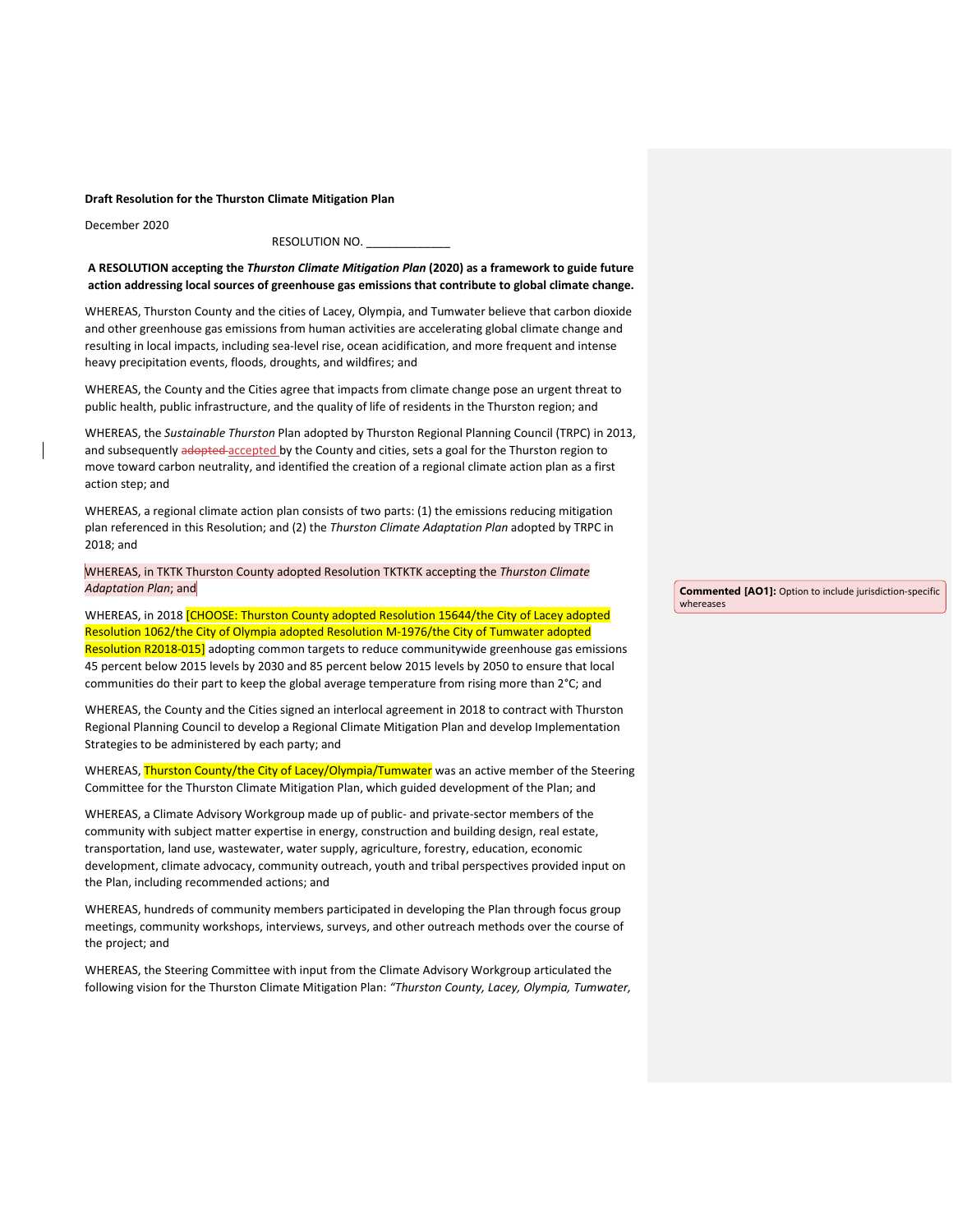## **Draft Resolution for the Thurston Climate Mitigation Plan**

## December 2020

*and neighboring tribes recognize the urgent threat and opportunity that climate change poses to our community's economy, public health, public safety, and environment. We will work together to identify and boldly implement the most effective, efficient, and equitable actions to reduce locally generated greenhouse gas emissions to protect current and future generations from the most severe impacts of climate change;"* and

WHEREAS, the Steering Committee completed the Plan, identifying a framework for future climate action, including strategies and actions sufficient to meet the emission reduction targets adopted by the parties; and

WHEREAS, continued coordination, monitoring, and public outreach will be essential to achieving the vision laid out in the Plan; and

WHEREAS, this Plan can only be successful if implemented on a communitywide basis with ongoing support from local governments, private entities, utilities, nonprofits, community groups, neighborhoods, and the public;

NOW THEREFORE, BE IT RESOLVED BY **[CITY/COUNTY]** AS FOLLOWS:

**Section 1.** The City Council/Board of Commissioners accepts the document "*Thurston Climate Mitigation Plan*" as a resource for providing background information, informed strategies and actions, and a viable framework for coordinated climate action in the Thurston region.

**Section 2.** The City Council/Board of Commissioners will support implementation of the *Thurston Climate Mitigation Plan* through participation in a Climate Action Implementation Committee and supporting monitoring and public outreach efforts as detailed in the "Phase 3 Interlocal Agreement and Scope of Work for Climate Plan Implementation;" and

Section 3. The City Council/Board of Commissioners acknowledges a continuing role for Thurston Regional Planning Council to lead-coordinate regional efforts to address climate changecoordinate and multijurisdictional participation in implementation of the Plan, share best practices and funding opportunities, and monitor progress toward climate goals and targets; and

Section 4. The City Council/Board of Commissioners will agreed to move the Plan forward to their respective staff and planning groups for integration, as appropriate, of relevant action into local plans, regulations, and programs.

**Section 5. Ratification.** Any act consistent with the authority and prior to the effective date of this Resolution is hereby ratified and affirmed.

**Section 6. Severability.** The provisions of this Resolution are declared separate and severable. The invalidity of any clause, sentence, paragraph, subdivision, section, or portion of this Resolution or the invalidity of the application thereof to any person or circumstance, shall not affect the validity of the remainder of the Resolution, or the validity of its application to other persons or circumstances.

**Section 7. Effective Date.** This Resolution shall become effective immediately upon adoption and signature as provided by law.

**RESOLVED** this \_\_\_\_\_\_\_\_ day of \_\_\_\_\_\_\_ 2021.